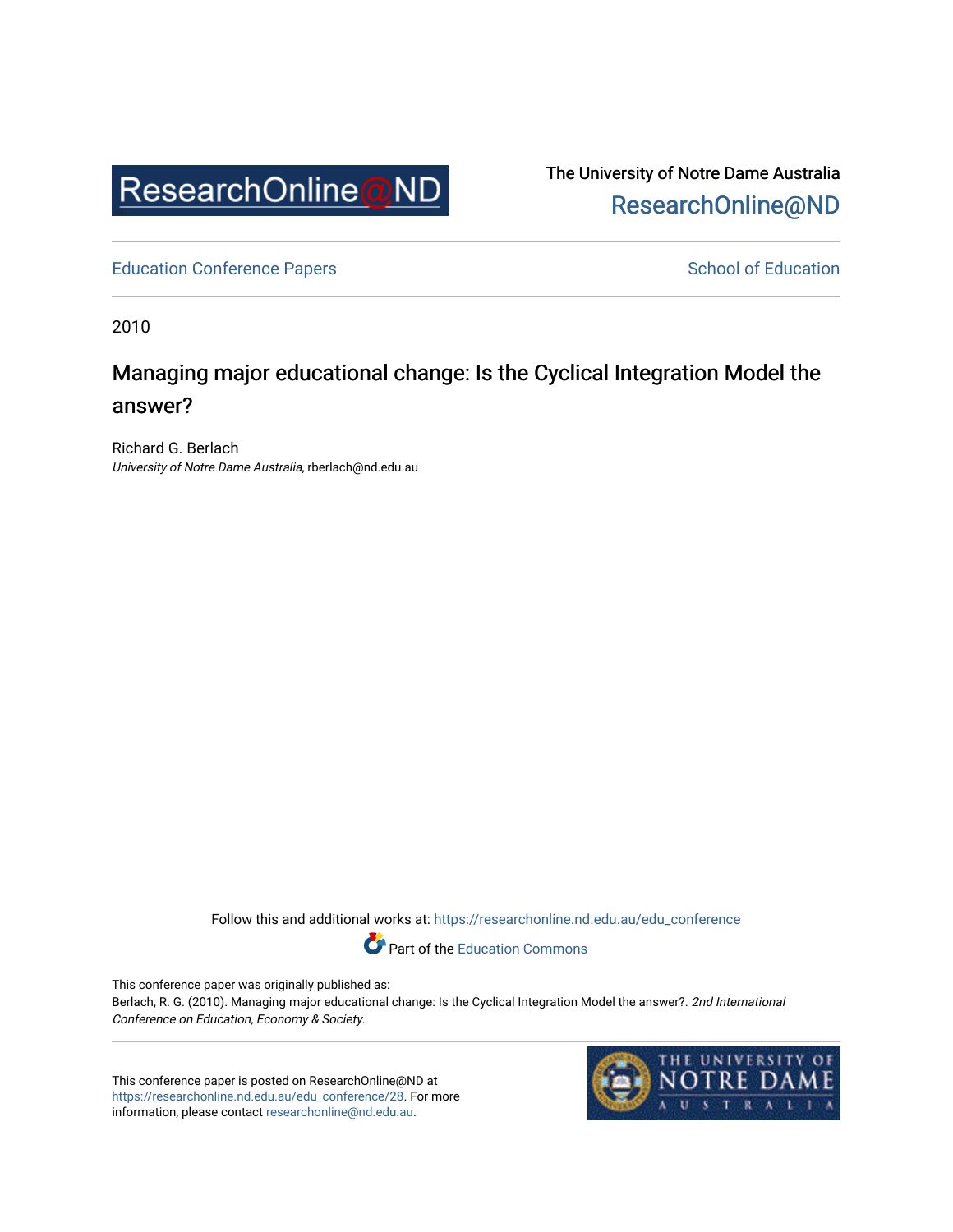# Managing major educational change: Is the Cyclical Integration Model the answer?

Richard G. Berlach

University of Notre Dame Australia rberlach@nd.edu.au

#### Abstract

Where minds meet, there lies the change vector. I have for a long time been fascinated by the way in which change, and specifically educational change, is managed. More often than not it seems, minds fail to meet in a crucial change-space. They either unwittingly zip past each other, deliberately avoid one another, or worse still, collide with excruciating force. This paper examines the interrelated role of government, the public service and teachers in successfully transitioning major change. It is argued that unless these bodies operate in synchrony, change negotiation is likely to be hampered. To this end, a model of 'cyclical integration' is presented and supported by driving questions for each of the three agencies facilitating the change process. Although it is considered that these questions are sufficiently broad to encompass change management across any number of enterprises, what is being considered in this paper is the arena of education.

Keywords: change management – policy – Australia – education

# 1. The Challenge

I have a friend, Ken, recognised as an excellent teacher who left the profession several years ago citing a very disturbing reason for his exit. He claimed that he was leaving because he was fed up with "all the outcomes-based education bullshit that has been dumped on us from on high". Although I share his sentiments about outcomes-based education per se and have said so publically (Berlach, 2004; Berlach & McNaught, 2007), his comment provided a catalyst for deeper thinking about the nature of change itself. Why did he think that something that came "from on high" was best described by an expletive? How did he see himself in relation to the amorphous "on high"? Why did he express powerlessness in the form of "dumped on us". We shall return to Ken later, right now, let us plot a different trajectory.

According to respected change management theorist Michael Fullan (2007), not too many people relish the thought of change. With a touch of irony, Fullan suggests that "if people were given the literal choice of 'change or die'…" (p. 42), societal evidence suggests that the likelihood of choosing change is nine to one against them. Fullan's grim view of change, as cited above, is unlikely to come as a revelation to those who have been involved in the enterprise of managing educational change for any extended period. Whenever change is mooted, securing universal agreement regarding its necessity is rare. What is not rare,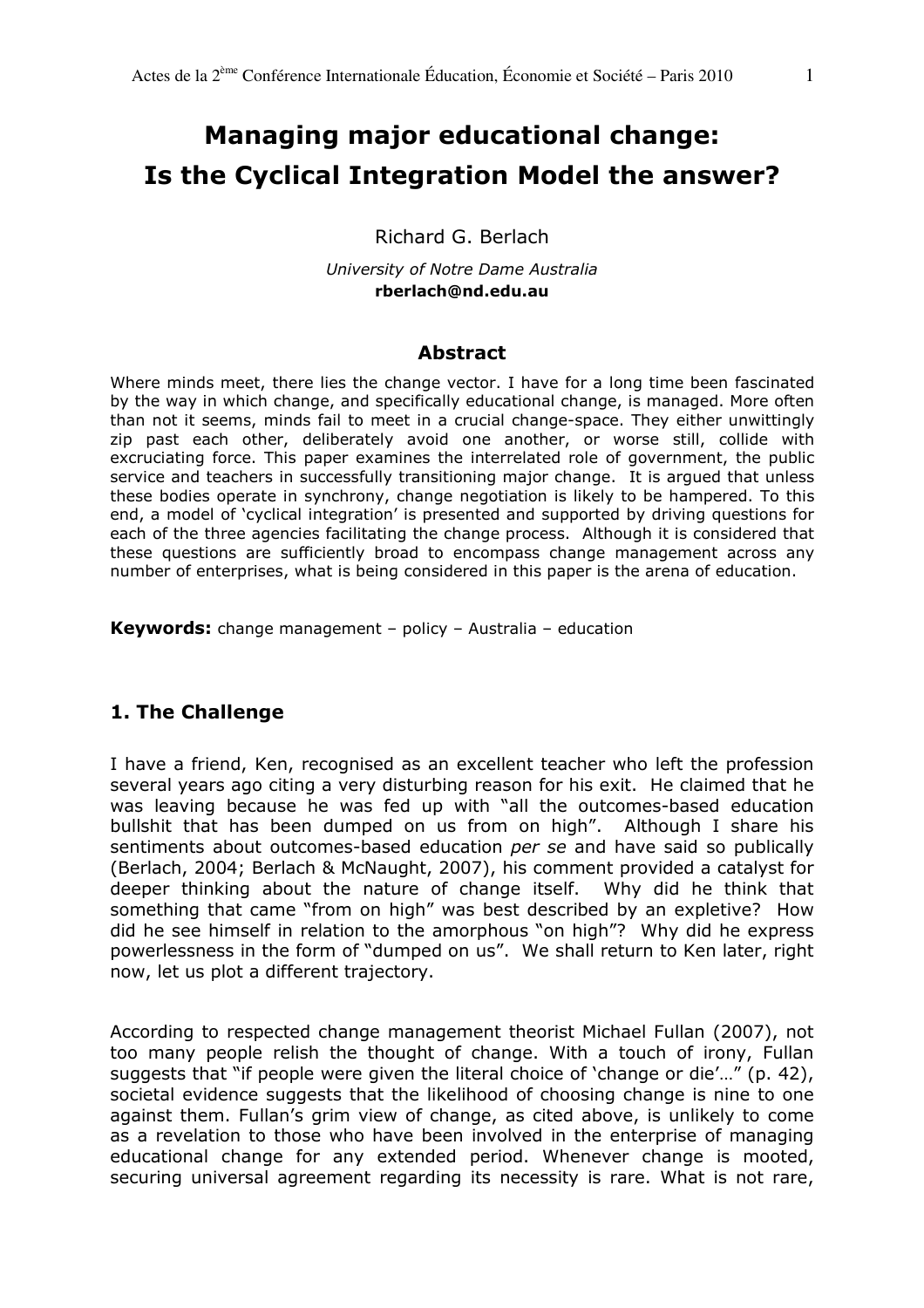however, is resistance, often encountered in the form of direct attack, passiveaggressive posturing, or begrudging acquiescence.

Half a century of research in motivational theory has verified that change comes in one of two ways, as a response to a stimulus presented in either the external or internal environment. Response to an externally mediated stimulus normally results in extrinsically motivated behaviour in the form of compliance; whereas an internally generated stimulus results in intrinsic motivation in the form of desire. It has been shown that both forms of motivation are powerful and highly efficacious for human endeavour (Bandura, 1986; Barry & King, 1998). It is the intrinsic form of motivation, however, that tends to be the more enduring as it is more closely aligned with personal goals (Deci & Ryan, 1985; Schunk, 1995; Schunk & Zimmerman, 2003). Essentially, change from within the individual (self-motivated) is less stressful, more highly motivating and more enduring than change which is externally mediated. In Rotter's (1954) terms, if the locus of control is internal, change is likely to succeed for, in the language of deCharms (1972, 1984), the driver sees him/herself as the origin rather than the pawn in the transaction. Given such an understanding, externally imposed change is likely to be a potentially unpalatable motivator.

The further individuals are from the source of a change decision, the greater will be their psychological alienation and associated angst (Hargreaves, 1998; Rosenholtz, 1989). Education is not immune from this general principle. Decisions are typically generated by government, regulated by the public service and implemented by teachers. This hierarchical model is represented in Figure 1. Although informed communication between these stakeholders is often attempted via focus groups, committee representation, individual and group submissions and the like, there is normally little continuing effectual dialogue once each agency has attended to its designated task. Decisions are made, policy is drafted and consequent implementation expected.





Such a top-down model typically begins to fracture as decisions are moved further and further down line, as people lose sight of origins and begin to feel like pawns. The reasons for potential hierarchical fragmentation are perhaps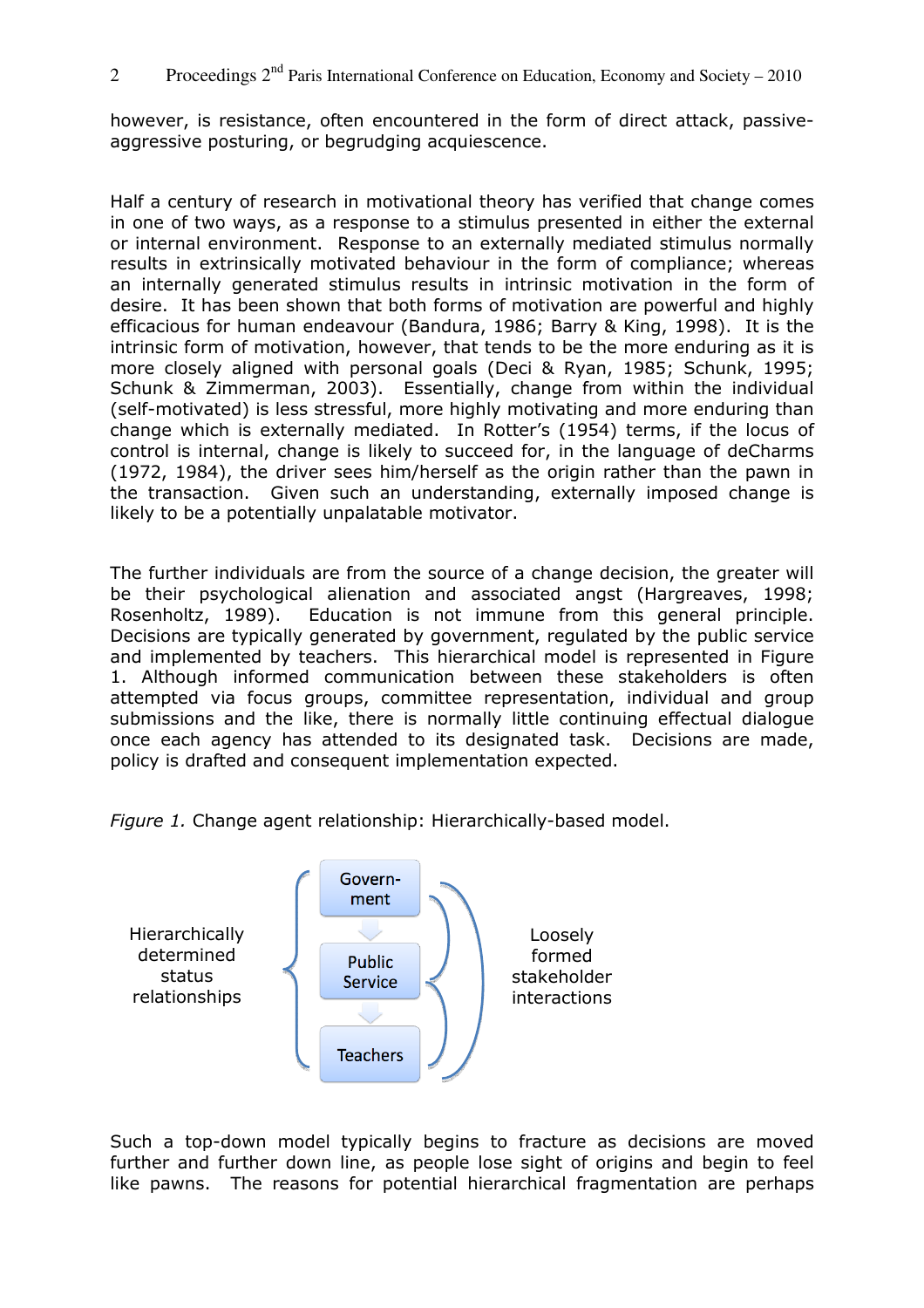self-evident. Nevertheless, key factors are worth highlighting. In the first place, politicians are by definition political creatures – they play the public image game necessary for holding government at the next election. They have a confident approach, are full of optimism, and use the sort of jargon (often illusionary) that tends to suggest they know what they are talking about and really do have the answers. By way of example, we can quote verbatim the inspirational language peppered throughout a recent speech to Teaching Australia given by the Australian Federal Minister for Education:

committed to improving… improvement in quality… collaborative reform… new era of quality and reform… share responsibility for educational outcomes… teacher quality… raise achievement in disadvantaged school communities… Improving our schools… higher impact and performance… rigorous shared evaluation… for every child, in every school, in every community… Education Revolution… transparency and openness… better education system (Gillard, 2008).

Unlike politicians who make pronouncements, public servants are expected to administer the process of turning a ministerial statement into implementable policy. This is an unenviable task, for it is invariably the public service (department) that will be the proverbial meat in the sandwich – politicians pushing down (deadlines, budgets, accountability) and teachers and their professional associations pushing up (policy criticism, workload and remuneration issues).

Given the nature of the interplay between politics and the public service, hierarchical fragmentation may not be an unreasonable expectation. Bourgon's (2008) representation of this interplay details the intricacies of the decision making process (Figure 2). The diagram shows that although the work of the two bodies intersects in the middle of the 'figure eight', each by-and-large operates in its individual world. Policy so produced is then presented to teachers for implementation.

Figure 2. Bourgon's (2008, p. 395) interplay between administration and politics. [Model embellished with a loop to Teachers]

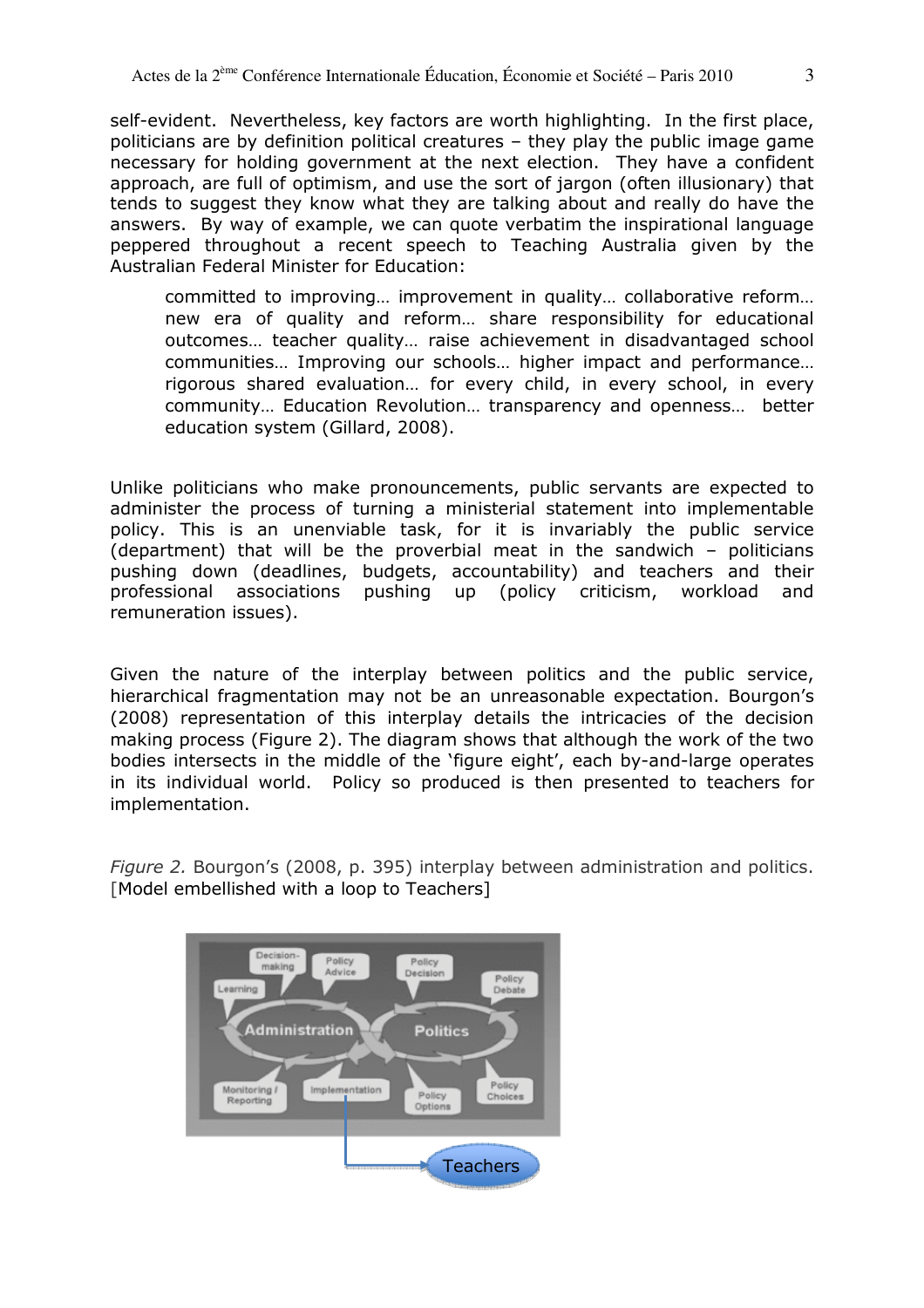4 Proceedings  $2<sup>nd</sup>$  Paris International Conference on Education, Economy and Society – 2010

It is often at this point of 'now do it', such as in the case of the outcomes-based education scenario mentioned previously (Berlach, 2004; Berlach & O'Neill, 2008), that a grass-roots outcry erupts. Research literature suggests that it is not unusual for teachers to feel "dumped upon from on high", to use my friend Ken's words, when encountering implementation directives for which they feel no ownership (Conley & Glasman, 2008; Fullen, 2001, 1993; Hargreaves & Fink, 2006; Horsley, 2009).

Fragmentation en route from idea to policy to implementation has the potential of torpedoing any initiative. Success at the point of delivery is always the best indicator of an effectively managed change process. Bourgon (2008) is insightful when she writes,

A good public policy is one that achieves the intended results at the lowest possible cost to society while minimising unintended consequences. While policy decisions receive most attention, policy implementation is where success is defined. This is where we can see the difference between grand ideas with no future and good ideas that generate long term benefits for the country (p. 394, italics added).

Given that the hierarchically-based model has the potential to suffer from downline fragmentation, change management based on a more stable foundation may yield better results. The alternative presented here is the Cyclical Integration Model (Figure 3). Following Fullan's (2007) lead that modern theories of change management lead "inevitably to the conclusion that working on 'coherence' is the key to dealing with the fragmented demands of overloaded reform agendas" (p. xii), the model as presented acknowledges the unique contributions of the three stakeholders under consideration – government, the public service, teachers – while at the same time attempting to strengthen the relationships between them. How this is undertaken, together with an investigation of the role of the Integrator, is now considered.

Figure 3. Change agent relationship: Cyclical Integration Model.



# 2. The Cyclical Integration Model of Change Management

The model presented in Figure 3 is comprised of an integrated operational component (government, public service and teachers; as encountered earlier) and one external Integrator having an executive function. The operational component is created to deal with introduction of significant change initiatives.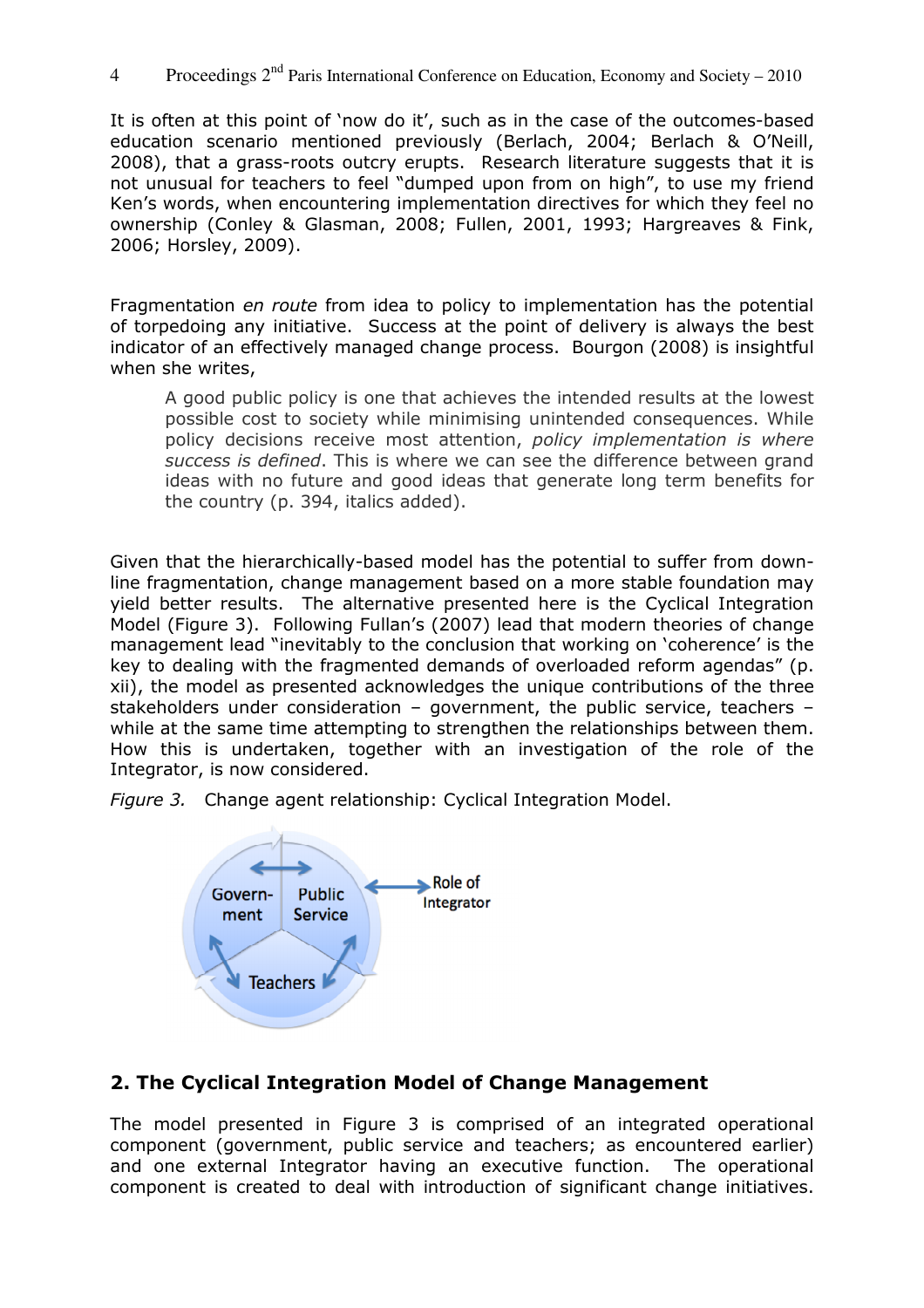We will return to the notion of what may be termed as significant later. More immediately, the discussion revolves around the function of the operational component and then moves to a consideration of the role of the integrator.

The model is organic in nature in that rather than operate in a push-down fashion, members of the operational component are engaged in collegial dialogue during the formulation of a proposed change. Government still sets agendas, the public service still produces policy documents which teachers still implement, but each does so in an environment of ongoing dialogue and mutual cooperation (Figure 3, arrows). Each party's representatives sit together at the discussion table armed with what I have termed 'framing questions' rather than with predetermined objections, premature solutions or prepared ideologies. The framing questions are big picture in nature.

The kind of change management being advocated in this paper is premised on consensus rather than dictum. Framing questions for guiding the process have been developed for each of the key stakeholders (Tables 1, 2, 3). These are not exhaustive but more illustrative of the kinds of questions that need to be considered when major change is being contemplated. Attention to the matters raised in the framing questions may go a long way to helping alleviate the angst often associated with change. It may also lead to fewer ineffectual policy decisions and concomitant implementation failures occurring (such as Western Australia's ill conceived foray into outcomes-based education; and the recent federal government policy of distributing laptops to secondary students without giving preliminary thought to matters such as hardware storage, technical support, and software updates).

The framing questions for government (Table 1) focus on big picture issues, while at the same time recognising the importance of national priorities and international trends. Considered answers to questions such as these is likely to result in establishing greater jurisdictional respectability, providing a clearer project rationale, and leading to a more satisfactory outcome.

Table 1. Framing questions for government as an agent of change

# Enterprise Focus

Does a clear understanding exist of precisely what is meant by the term 'compulsory education'? If not, why not; if yes, how does the proposed change fall within defined parameters?

# International Respectability

Does the proposed change model have any international pedigree? Are countries who are performing strongly on measures such as TIMMS<sup>i</sup> and PISA<sup>2</sup> adopting/ considering similar changes?

# Driving Agency

What hard evidence is there that this change ought to be considered? If little, should a report be commissioned? If so, how will objective committee representation be guaranteed?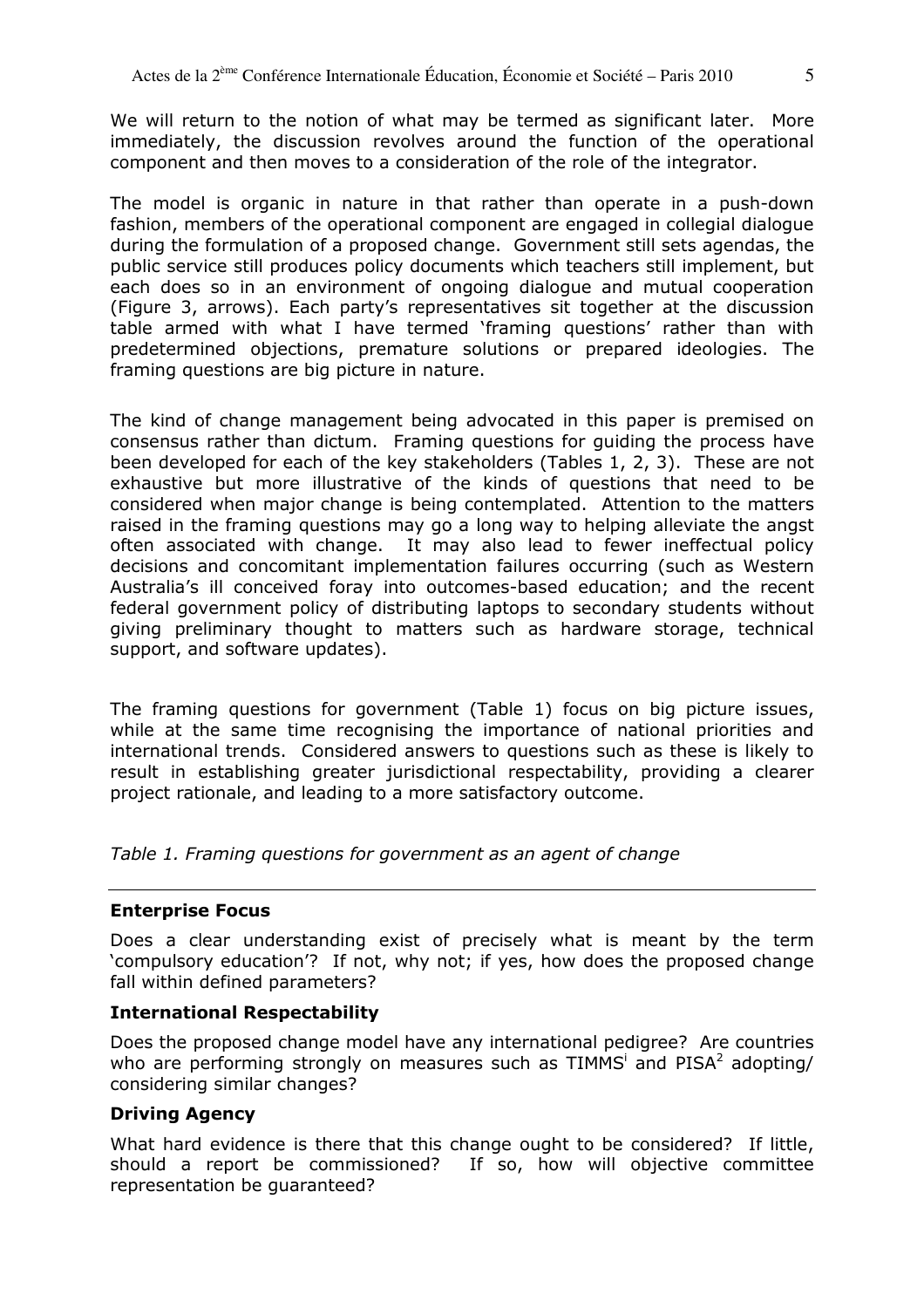6 Proceedings  $2<sup>nd</sup>$  Paris International Conference on Education, Economy and Society – 2010

# Budgetary Possibility

Is a report being commissioned to buy political time or is funding available to implement report recommendations?

#### Clarity of Purpose

Is the primary aim of the change to gain political leverage or to secure real, beneficial and lasting educational advantage?

#### Public Service Achievability

Given other tasks currently being undertaken, are sufficiently experienced personnel available in the relevant government department to do 'due diligence' to this task at this time? If not, how will the issue of required personnel be addressed?

#### Change Evaluation

How will 'bang for the buck' be evaluated? How will it be determined whether or not tax payers' money has been appropriately invested?

#### Integrator Profiling

Given the expertise on both sides of the House, who is in the best position to take on the role of Integrator for this particular project?

i Trends in International Mathematics and Science Study.

 $2$  Programme for International Student Assessment.

Whereas the government framing questions are change policy related, public service questions (Table 2) focus more on the change process. Giving serious attention to such questions is likely to result in a better coordinated approach, fewer resolutions later proving to be unworkable, and greater receptivity by teachers.

Table 2. Framing questions for the public service as an agent of change

# Theoretical Justifiability

What theory with an established track record is being used to interpret the proposed change? What proposed model is being considered?

#### Conceptual Coherence

How is the change being conceived of in terms of resourcing, responsibilities, professional development and implementation timelines?

#### Structural Integrity

In line with developmental learning theories, is content sequenced and incremental in presentation? Is the proposed change so structured that its various components sequenced and integrated?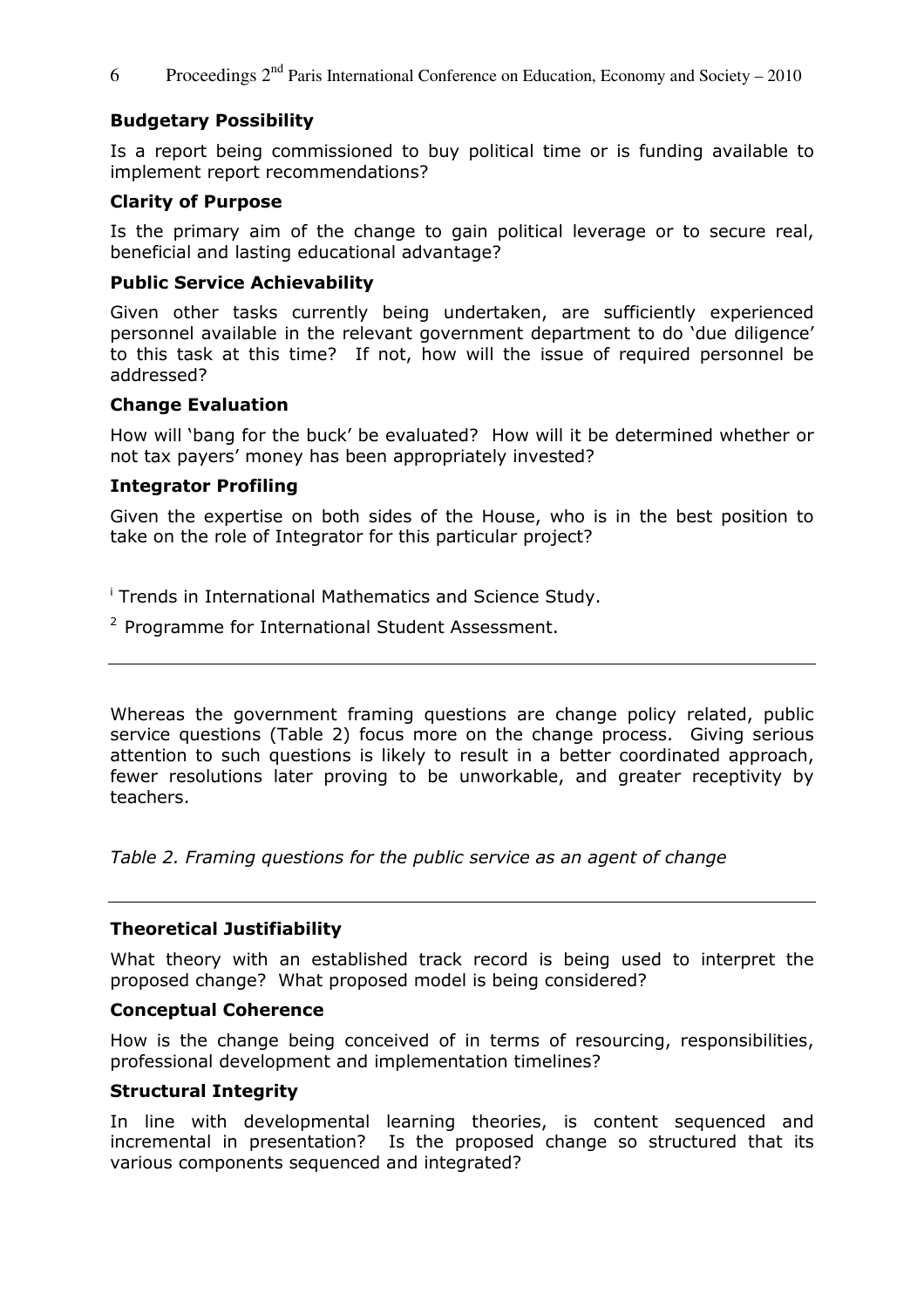#### Linguistic Clarity

Can the proposed change be understood in 'plain language'? Is it free of jargon, spin and embellishment? Is it accessible to the general public?

#### Psychometric Validity

Are evaluation regimes easily comprehendible or does one have to hold a PhD in statistical analysis to understand how children are being assessed?

#### Empirical Veracity

Prior to being adopted for system-wide implementation, have field trials shown the proposed change to be efficacious?

#### Courageous Humility

If field-failure is evident, is there a preparedness to go back to the drawing board rather than press on regardless?

The framing questions for the teaching profession (Table 3) centre on implementation imperatives. At the heart of these questions is an overarching question which asks 'what could possibly hamper policy delivery?'. In the ultimate sense, as identified earlier in this paper (Bourgon, 2008), policy without successful delivery is ineffective, frustrating and for many individuals, psychologically and emotionally costly.

Table 3. Framing questions for teachers (and their professional associations) as agents of change

# Industry Support

Do the arms of the profession potentially affected by the change see it as being desirable and generally advantageous?

#### Professional Integrity

How does the proposed change generally align with the nature of "teachers' work" (Connell, 1985)?

#### Workload reality

How much extra time will teachers be required to give to implementing the proposed change? What will be the overall impact on workloads?

#### Curriculum Viability

Will the proposed change impact further on the crowding of the curriculum? Is it a replacement for something or an addition?

#### Pedagogical Integrity

Are teaching methods expected to change as a result of the initiative? If so, have the proposed methods been tested?

#### Provision of Professional Development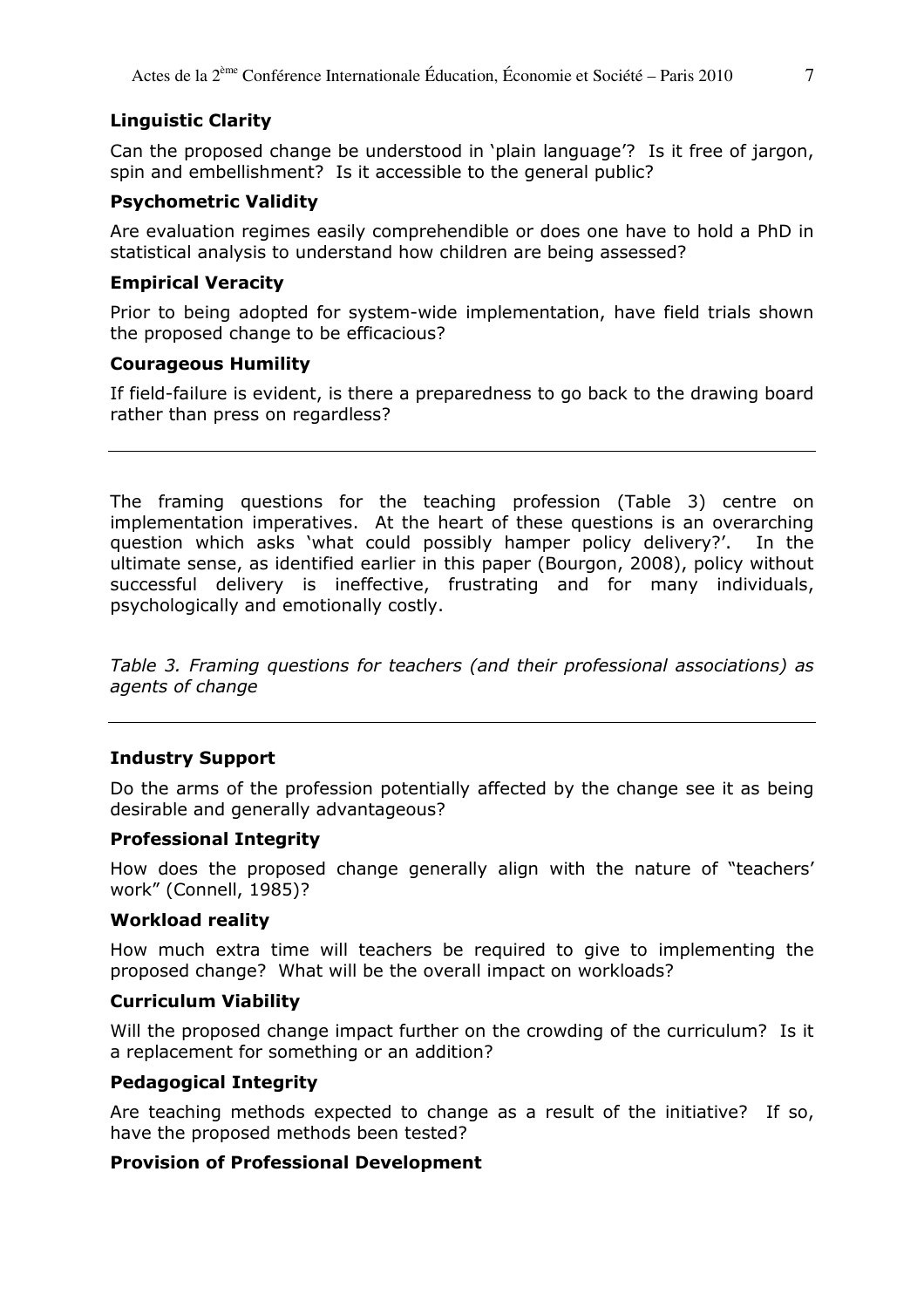What and how many PD events will be required to resource teachers prior to the change being implemented?

#### Practicability Feasibility

Given the nature of the school year, is the change achievable within the timeframe proposed?

#### Transition Arrangements

How will students be transitioned so that their learning will not be negatively affected by the change?

#### Parental Acceptance

Are parents likely to see this change as positive and have they been provided with sufficient information to make such a judgement?

These are big questions which are undergirded by four assumptions. The first is that each member of the operational component has a genuine desire to put children's educational needs ahead of their own professional posturing. The second assumption is that ongoing dialogue in a spirit of collegiality produces greater internal motivation leading to results superior to those obtainable by forced compliance. A third assumption is that the earlier in the process that participation occurs, the greater will be the sense of ownership and the lower the resistance to change. In the words of my friend Ken, the less chance of feeling like one is "dumped on". The final assumption is that all members of the operational component accept accolades for success and responsibility for failure, as a unit. In other words, no one plays the "blame game" – the unit either succeeds or fails as one body. Such an assumption acts as a powerful success motivator.

The proposed model necessitates risk-taking on the part of all parties – the risk of accepting the underlying assumptions; the risk of surrendering the power that comes with status; the risk of having to accept compromise; the risk of operational component failure despite the genuine efforts of all parties. Leaders need to see such risks as worthwhile if taking them is likely to result in more favourable outcome for end users, namely students. In a significant – in terms of size and scope – meta-analytic study relating to learning undertaken by Leithwood et al. (2004), it was found that successful leaders displayed three sets of core practices: setting directions, defined as providing clarity of purpose; developing people, defined as creating shared ownership regarding the direction to be taken; and redesigning the organisation, defined as delivering change which makes something obviously better. The model being advocated here allows for all three core practices to be engaged.

A second platform of the proposed model is the function of an Integrator (Figure 3) and this will now be considered. This individual's role is one of consulting, after a scheduled meeting, with parties who have indicated that they would appreciate an independent and objective view on anything that may have transpired during the course of the meeting. The arrow heads on the outside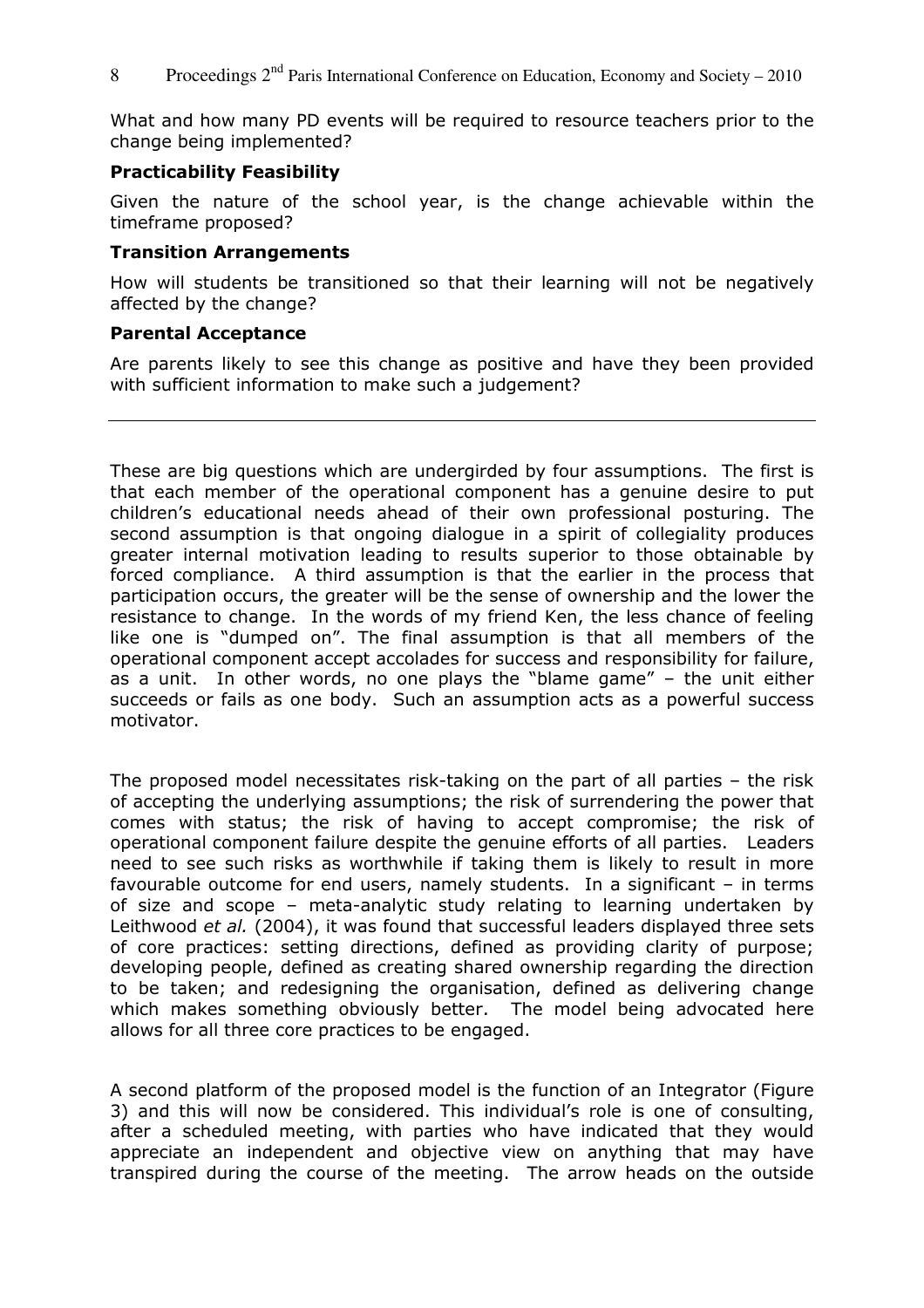circle of the model (Fig 3) represent the fluid environment in which the Integrator operates. S/he is available to all parties but is not aligned with any. The Integrator listens to concerns and after due deliberation (possibly following discussion with other members of the operational component), proposes a way forward. S/he may be able to provide a different perspective on a particular impasse or stalemate that the group as a whole has encountered. Who should fulfil the role of Integrator? The counsel of Bourgon (2008), provides direction in this regard,

We need to find ways to engage ministers in the decision-making process surrounding risks, innovations and experimentations. This is obviously lacking at this time in many of our countries… (p. 401).

The recommended approach in the present model is that a politician, but not a minister, accept responsibility for the role of Integrator. It is probable that for any significant change measure the Minister (or minister assisting the Minister) will be a member of the operational component. Accordingly, it is recommended that the role be undertaken by a parliamentary backbencher. There are a number of reasons why a member from the backbenches (from either side of the House) would fill this role admirably. The first may be represented by the words of Fullan (2007) who writes,

If we are to achieve large-scale reform, governments are essential. They have the potential to be a major force for transformation. The historical evidence to date, however, suggests that few governments have gotten this right (p. 236).

In the present model lies an opportunity for governments, and future governments, to make a difference, to be a force for transformation in a bipartisan fashion. Secondly, an Integrator selected from either side of the House, has a greater chance of being seen by all parties as an apolitical appointment. Thirdly, as a member of the parliamentary fraternity, such an individual is less likely to be intimidated by the government representative of the operational component. Fourthly, backbenchers have the requisite experience as they sit on and chair numerous committees on a regular basis. Finally, there is a strong likelihood that they will still be around after the next election, although not necessarily holding government, thereby providing continuity of process.

# 3. Epilogue

If change management was to be approached differently, it is likely that outcomes too would be different. In terms of teacher retention, for example, evidence exists showing that the profession is haemorrhaging teachers. A national report titled Top of the Class (House of Representatives, Standing Committee on Education and Vocational Training, 2007) cited statistics which indicated that it is,

…estimated that up to 25% of teachers may leave the profession within five years. In the recent survey of beginning teachers by the Australian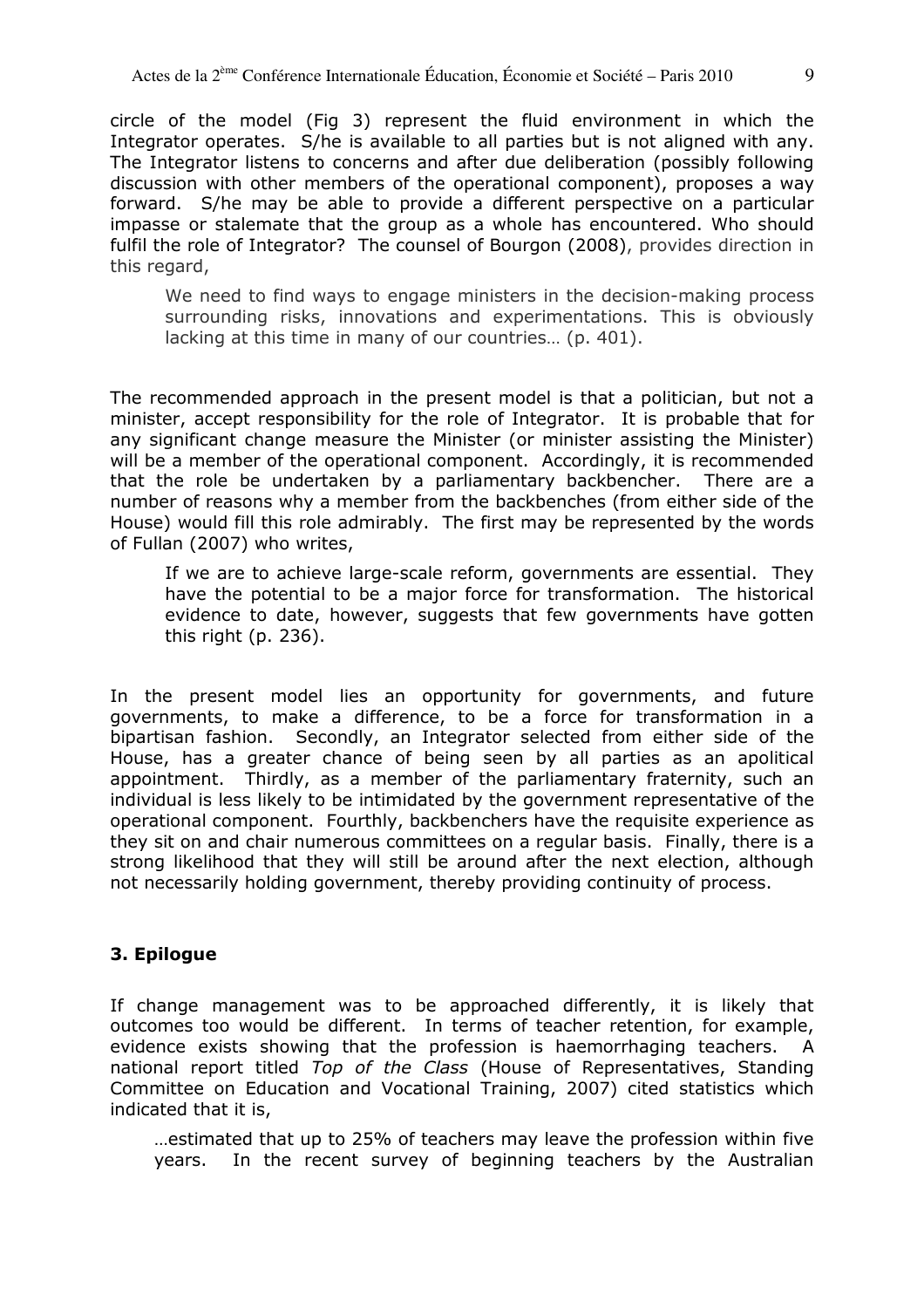10 Proceedings  $2<sup>nd</sup>$  Paris International Conference on Education, Economy and Society – 2010

Education Union, 45.6% of respondents did not see themselves teaching in 10 years time (p. 9).

The Cyclical Integration Model of change management presents an opportunity for major stakeholders to formulate ideas in a collegial environment with the counsel of an experienced but operationally uninvolved parliamentarian, in a fashion that will make a real difference. It provides an opportunity for doing things differently. Bourgon (2008), President Emeritus at the Canada School of Public Service, whose insights have been cited earlier, is adamant that a fresh perspective on change management is required. She writes,

These days, the hierarchical model of government increasingly co-exists with the management of networks. Modern government entails the management of the traditional power structure and of non-hierarchical, non-traditional relationships (p. 396).

Perhaps now is an opportune time to take a closer look at models which favour "non-hierarchical, non-traditional relationships". Perhaps this could result in change being managed in a way that is more palatable to those affected downline – teachers. Perhaps Ken would be the first of many change-damaged teachers to return to the profession.

# References

Bandura, A. (1986). Social foundations of thought and action: A social-cognitive theory. Englewood Cliffs, NJ: Prentice-Hall.

Barry, K., & King, L. (1998). Beginning teaching and beyond  $(3^{rd}$  ed.). Katoomba: Social Science Press.

Berlach, R.G. (2004, December). Outcomes-based education & the death of knowledge. Paper presented at The Australian Association for Research in Education Conference, The University of Melbourne, Victoria, Australia. Available at: http://www.aare.edu.au/04pap/ber04768.pdf.

Berlach, R.G., & McNaught, K. (2007). Outcomes based education? Rethinking the provision of compulsory education in Western Australia. Issues in Educational Research, 17(1), 1-14.

Berlach, R.G., & O'Neill, M. (2008). Western Australia's 'English' Course of Study: To OBE or not to OBE, perhaps that is the question. Australian Journal of Education, 52(1), 49-62.

Bourgon, J. (2008). The Future of Public Service: A Search for a New Balance. Australian Journal of Public Administration, 67(4), 390-404. Retrieved 17 August 2009, from

http://www3.interscience.wiley.com/cgi-bin/fulltext/121552636/HTMLSTART

Conley, S., & Glasman, N. (2008). Fear, the School Organization, and Teacher Evaluation. Educational Policy, 22(1), 63-85.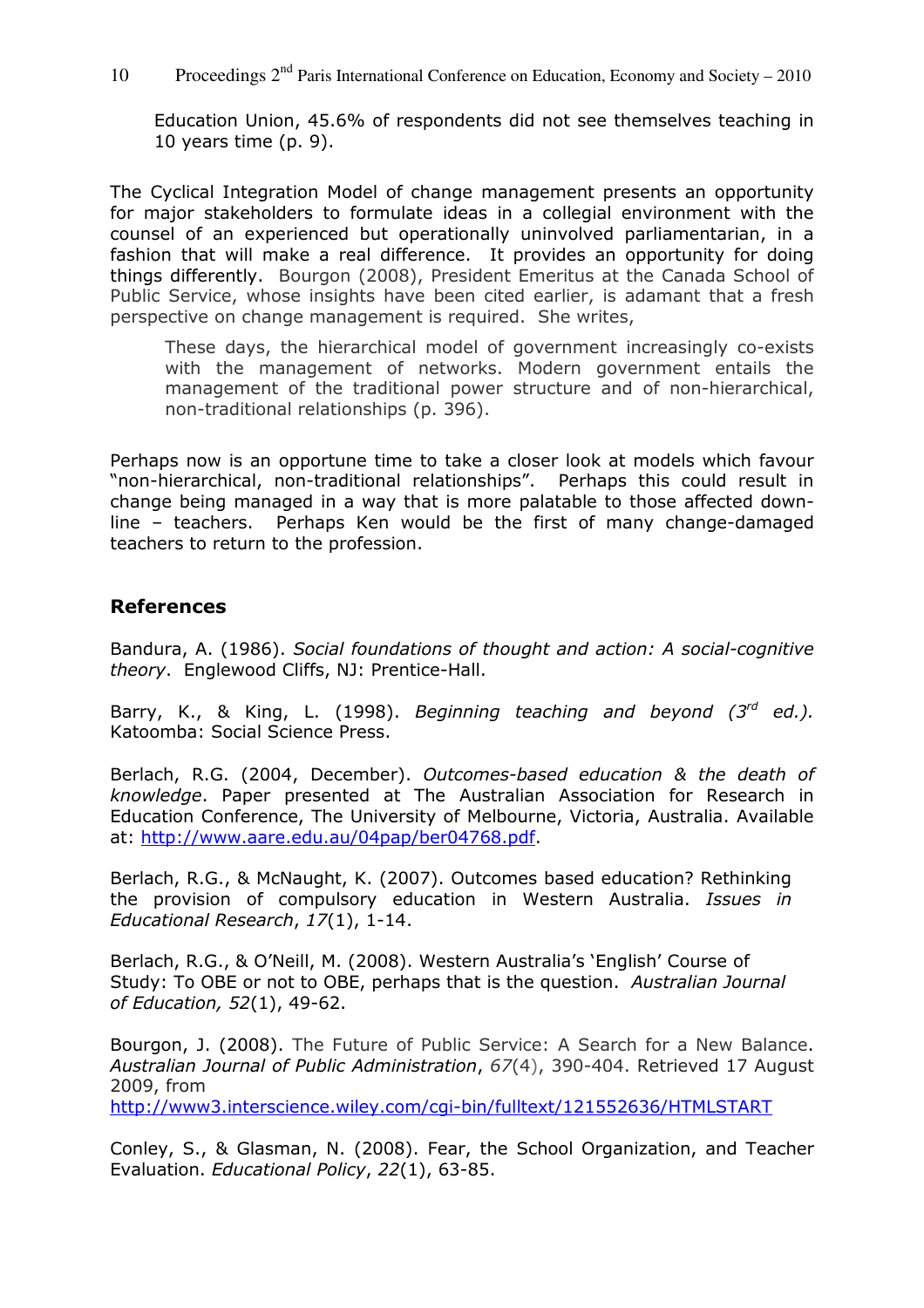Connell, R. (1985). Teachers' work. Sydney: Allen & Unwin.

Day, C., & Smethem, L. (2009). The effects of reform: Have teachers really lost their sense of professionalism? Journal of Educational Change, (10)2-3, 141-157.

deCharms, R. (1972). Personal causation training in the schools. Journal of Applied Social Psychology, 2, 95-113.

deCharms, R. (1984). Motivation enhancement in educational settings. In R. Ames & C, Ames (Eds.), Research on motivation in education: Vol 1. Student motivation. Orlando: Academic Press.

Deci, E., & Ryan, R. (1985). Intrinsic motivation and self-determination in human behaviour. NY: Plenum.

Fullan, M. (2007). The new meaning of educational change  $(4<sup>th</sup>$  ed.). NY: Routledge.

Fullan, M. (2001). Leading in a culture of change. San Francisco: Jossey-Bass.

Fullan, M. (1993). Change forces: Probing the depths of educational reform. London: Farmer.

Gillard, J. (Oct 15, 2008). Speech delivered to Teaching Australia. Retrieved 14 August 2009, from

http://mediacentre.dewr.gov.au/mediacentre/Gillard/Releases/AddresstotheTeac hingAustraliaandBCASymposium.htm

Hargreaves, A. (1998). The emotions of teaching and educational change. In A. Hargreaves, A. Lieberman, M, Fullan, and D Hopkins (Eds.), International handbook of educational change, part 1, section 2, 558-570. London: Springer.

Hargreaves, A., & Fink, D. (2006). Sustainable leadership. San Francisco: Jossey-Bass.

Horsley, S. (2009). The politics of public accountability: Implications for centralized music education policy development and implementation. Arts Education Policy Review, 110(4), pp. 6-13.

House of Representatives, Standing Committee on Education and Vocational Training. (2007). Top of the class: Report on the inquiry into teacher education. Canberra: House of Representatives Publishing Unit.

Kotter, J. (1996). Leading Change. Boston, MA: Harvard Business School.

Leithwood, K., Louis, K., Anderson, S., & Wahlstrom, K. (2004). How leadership influences student learning. NY: Wallace Foundation.

Rosenholtz, S. (1989). Teachers' workplace: The social organisation of schools. NY: Longman.

Rotter, J. (1954). Social learning and clinical psychology. Englewood Cliffs, NJ: Prentice-Hall.